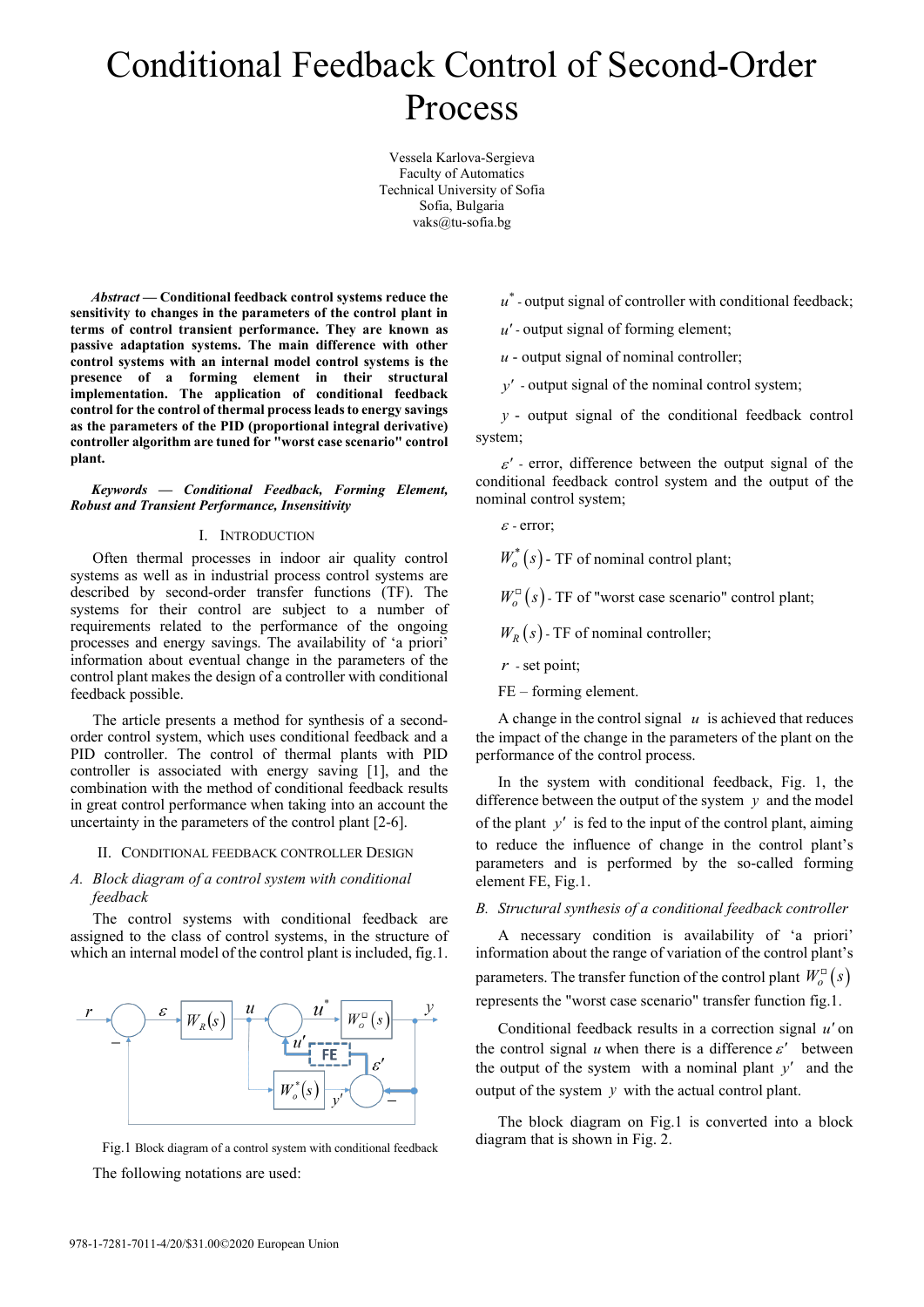

Fig.2. Equivalent block diagram of a system with conditional feedback

In the shown block diagram, the control part of the system with conditional feedback is indicated with a dotted line.

The transfer function of the controller with conditional feedback is described with the following equation (1):

$$
W_{R}^{F}(s) = W_{R}(s) \frac{W_{o}^{*}(s) + F^{-1}(s)}{W_{o}^{-}(s) + F^{-1}(s)}.
$$
 (1)

In order for the conditional feedback to be effective in correcting the uncertainties of the plant through the signal  $u^*$ of great importance is the variation of the control plant's parameters and the configuration of the FE noted as  $F(s)$  in the transfer function on Fig.2.

#### *C. Tuning of the forming element*

There is no unambiguous solution in the literature for choosing the forming element.

In [7] the following type of modeling transfer function of the forming element is proposed (2):

$$
F(s) = -\frac{W_R^{^{0}}(s) - W_R(s)}{1 + W_R(s)W_o^{*}(s)}.
$$
 (2)

In (1) a fictitious transfer function  $W_R^{\square}(s)$  is used, which is a model of a controller set for the "worst case scenario" of combination of the parameters of the control plant.

It is of interest to consider the case where a coefficient much larger than 1 is chosen for the transfer function of the forming element. ( $F(s) = k, k \rightarrow \infty$ ).

In that case for the transfer function of the controller (1) with conditional feedback is obtained (3):

$$
W_R^F\left(s\right) \approx W_R\left(s\right) \frac{W_o^*\left(s\right)}{W_o^{\square}\left(s\right)}\tag{3}
$$

Expression (3) shows that in addition to the properties of the control plant, for the successful application of the conditional feedback method of great importance is also the range in which the parameters of the plant change [1-7].

It turns out that for plant described with second-order transfer function this restriction is not valid because (3) is converted into a PID controller tuned for 'a priori' known "worst case scenario" control plant.

# *D. Design procedure of a controller with conditional feedback for control plant with second order transfer function*

The design procedure of the controller with conditional feedback requires the implementation of four steps, graphically represented by the algorithm of Fig.3.



Fig.3 Algorithm

*Step 1.* A priori information about the plant model is required. Two transfer functions (4) and (5) are defined, which describe the dynamic behavior of the plant and take into an account the uncertainty in its parameters:

$$
W_o^*(s) = \frac{k^*}{\left(T_1^*s + 1\right)\left(T_2^*s + 1\right)}
$$
(4)

$$
W_o^{\square}(s) = \frac{k^{\square}}{\left(T_1^{\square}s + 1\right)\left(T_2^{\square}s + 1\right)}
$$
\n(5)

In this step the criterion of the control performance is also defined.

Since (4) and (5) usually describe thermal plants, as control variable is considered temperature. It is known that the aperiodic nature of the transient response of systems with control variable temperature is associated with energy savings. The local criteria is overshooting  $\sigma \approx 0\%$  and settling time  $t_s \approx const, s$ 

*Step 2.* The next step is tuning the parameters of the nominal controller for the presented in step 1 criteria. The transfer function of the nominal controller has the form (6), as the PID controller provides quasi-optimal control in terms of energy criteria [1].

$$
W_R(s) = k_t \frac{\left(T_{1R}s + 1\right)\left(T_{2R}s + 1\right)}{k_R s} \tag{6}
$$

The required controller settings are (7):

$$
T_{1R} = T_1^*, \ T_{2R} = T_2^*, \ k_R = k^* \tag{7}
$$

The coefficient is an adjustable parameter that provides the necessary time-response of the control system.

*Step* 3. It is chosen  $F(s) = k, k \rightarrow \infty$ .

*Step 4.* For the transfer function of the controller with conditional feedback is obtained (8):

$$
W_R^F\left(s\right) = k_t \frac{\left(T_1^{\Box}s + 1\right)\left(T_2^{\Box}s + 1\right)}{k^{\Box}s}.
$$
 (8)

The expression (8) shows that the controller with conditional feedback will guarantee robustness of the system, as it provides a complete match of the real transient response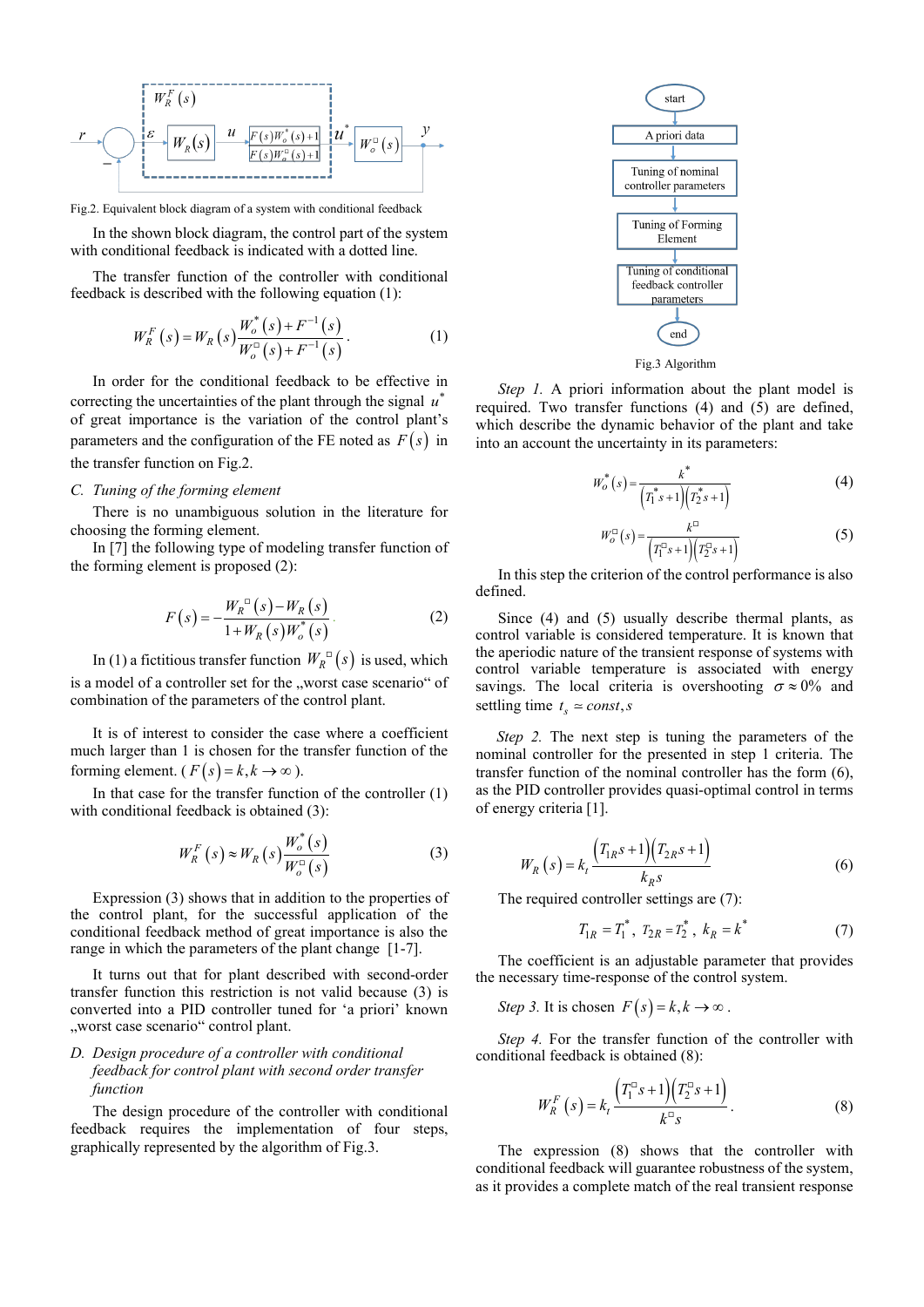process of the controlled variable, Fig. 2 with the nominal case (the system designed in step 2).

#### III. NUMERICAL EXAMPLE

The following thermal plant is considered, represented by a nominal control model (9) and a control model at "worst case scenario" (10).

$$
W_o^*(s) = \frac{1}{(s+1)(2s+1)}
$$
\n(9)

$$
W_o^{\square}(s) = \frac{2}{(2s+1)(3s+1)}
$$
(10)

The control system should satisfy the following criteria: overshooting  $\sigma \approx 0\%$  and settling time  $t_s \approx 10, s$ .

According to the design procedure described in II for the nominal PID controller and the given criteria, the following equation is obtained (11):

$$
W_R(s) = 0.4 \frac{(s+1)(2s+1)}{s} \tag{11}
$$

The coefficient  $k_t$  is set by the root locus method, Fig.4.

The distance to the imaginary axis is related to the timeresponse of the system through the equation (12):

$$
t_s \approx 4T \approx \frac{4}{p} \approx \frac{4}{0.4} = 10s
$$
 (12)

It is chosen  $k_t = 0.4$ , Fig. 4.



Fig.4 Root Locus method for tuning  $k_t = 0.4$ 

When the parameters of the control plant change, the quality criterion is not satisfied.

The transient response of the closed system will be characterized by overshooting, as the dominant roots are complexly conjugated, for the same  $k_t = 0.4$ , Fig.4.

The next step is to fix the forming element  $F(s) = 10000$ 

According to the procedure for the controller with conditional feedback is derived (13):

$$
W_R^F\left(s\right) = 0.4 \frac{\left(2s+1\right)\left(3s+1\right)}{2s} \tag{13}
$$

Fig. 5 and Fig. 6 show simulation studies that present the behavior of the control systems in conditions close to the reallife application. A control signal limitation in the range [0, 10] V is also included.



Fig.6 Control effort of control systems

The studies presented on Fig.5 and Fig.6 show a complete match between the responses of the nominal control system and the conditional feedback control systems.

The obtained result corresponds to insensitivity of the controlled variable to changes in the control plant's parameters. In regard with the control signal, it can be seen that the control with conditional feedback requires less energy, Fig.7.



Fig.7 Energy consumption

In relative units, the energy consumption during the transition period for the nominal, "worst case scenario" and the conditional feedback systems respectively are (14):

$$
E_{NOM} = 49.5 \, , \, E_{\text{worst case}} = 26.87 \, , \, E_{CF} = 26.24 \tag{14}
$$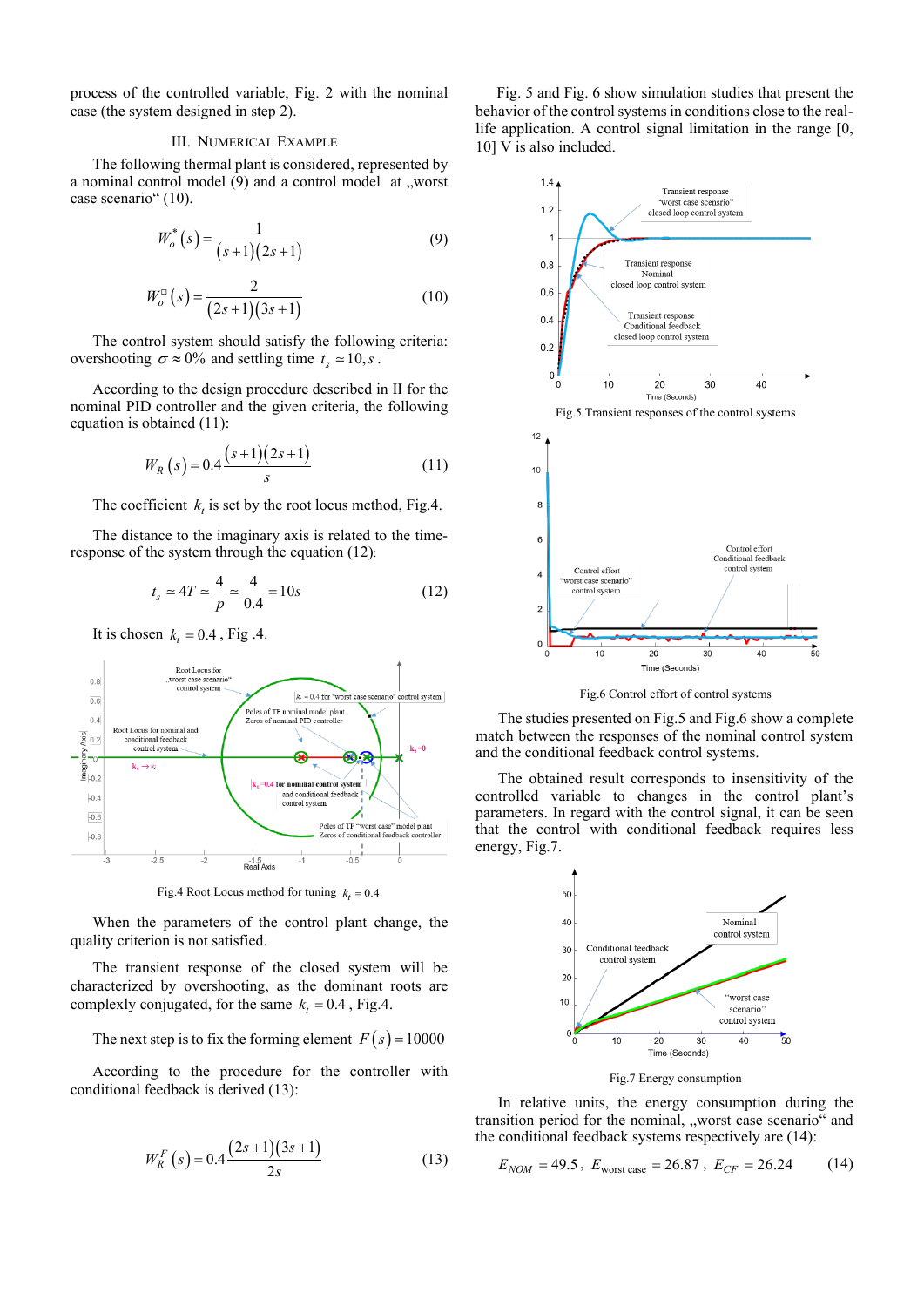The following facts could be stated: In conditional feedback control, energy savings are greatest.

When implementing a nominal PID controller and "worst case scenario" of the plant, an increased energy consumption is achieved, as the transient process is characterized by overshooting, Fig.5.

#### IV. ROBUST ANALYSIS

On Fig.8 and Fig.9 the modus of the sensitivity functions and the complementary sensitivity functions for the nominal control system, for the "worst case scenario" control system and for the conditional feedback control system are shown.

It can be seen that the introduction of a forming element reduces the functions of sensitivity and complementary sensitivity.



Fig.9 Bode plot of complementary sensitivity of control systems

The lack of a peak of the sensitivity and complementary sensitivity functions in the nominal system and in the conditional feedback system indicates a lack of over-shooting in the time domain (Fig.5).

The sensitivity function (15) is fundamental for the robust methods, namely zero error, in order to give priority to the complementary sensitivity function (16) in terms of tracking the set point for the system.

$$
S(s) = \frac{1}{1 + W_K^F(s)W_o^*(s)}
$$
(15)

$$
T(s) = \frac{W_R^F(s)W_o^*(s)}{1 + W_R^F(s)W_o^*(s)}
$$
(16)

Equation (17) is known, which is the basis of the mathematical formulation of the robust performance requirement (18).

$$
S + T = 1 \tag{17}
$$

$$
\left| rS \right| + \left| w_M T \right| \le 1 \tag{18}
$$

where 
$$
w_M = \frac{W_o^{\square}(s) - W_o^*(s)}{W_o^*(s)}
$$
 if  $r(s) = \frac{1}{s}$ .

Condition (18) is the sum of two components - the nominal performance condition (19) and the robust stability condition (20)

$$
|rS| \le 1\tag{19}
$$

$$
\left| w_M T \right| \le 1 \tag{20}
$$

On Fig.10 it is shown a graphical representation of the conditions for nominal performance, robust stability and robust performance.



for conditional feedback control system

It could be seen that the condition for robust stability is fulfilled, which means that when the parameters of the control plant change, the closed system will always remain stable (fig.5). In regard with the robust performance, the stringency of the condition (18) is not satisfied, but in general the system with conditional feedback has robust properties, i.e. it retains the nominal performance of the controlled variable (Fig.5).

# V. CONCLUSION

The presented control with conditional feedback allows to control thermal process, both in terms of robustness and in terms of energy efficiency.

However, the proposed control has limitations, as there is danger when there are great inaccuracies in the plant's model and a requirement for great time response control signal to